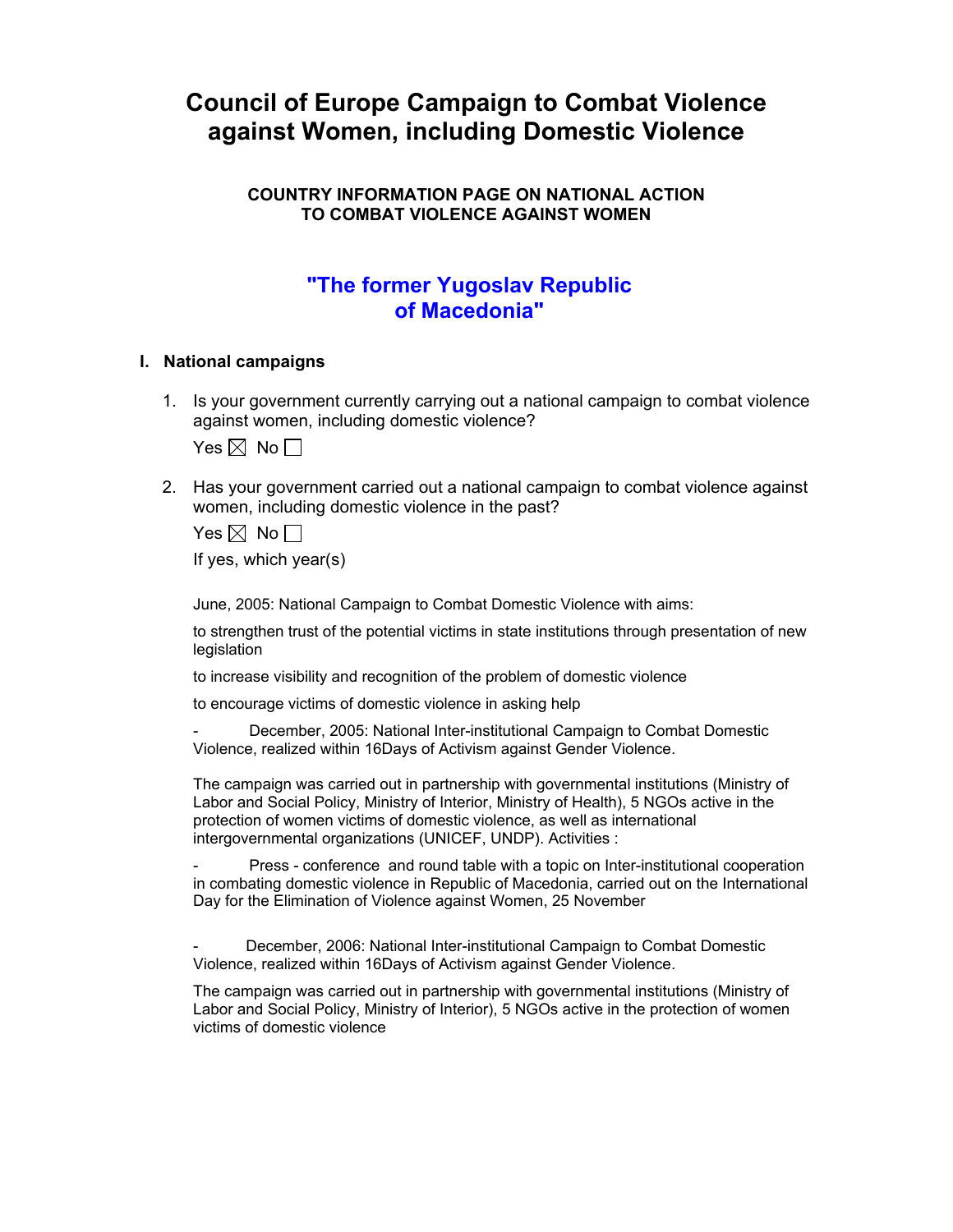Activities:

Press - conference with presentation of the latest data from the research conducted by NGO ESE and Institute for sustainable communities;

Dissemination of informative flyers by representatives from ministries and NGOs among citizens in four cities

3. Is your government planning on carrying out a national campaign to combat volence against women, including domestic violence in the future?

| Yes $\boxtimes$ No $\Box$ |  |
|---------------------------|--|
|                           |  |

If yes, which year(s)  $\vert$  every year

Please provide a brief description of the present or past national campaign, by using the space in the following boxes:

- a. Campaign slogan "Put an end. Help violence become past"
- b. Campaign duration Starting date: 25.11.2006 with press conference, last till 10.12.2006
- c. Campaign aims, messages and/or objectives

Joint action of involved institutions and organisations to promote existing services for protection provided by governmental and non-governmental sector. Getting closer to ones that might have a need for services of protection. Presentation of first findings from the research conducted by NGO ESE, that will serve as a basis for development of National strategy for fight against domestic violence.

- d. Expected or achieved results Awareness raising among those that have a need for protection regarding existing services and legal provisions for protection of victims of domestic violence
- e. Campaign website address

## **II. National Plan of Action**

1. Has your government adopted a national plan of action to combat violence against women, including domestic violence?

Yes  $\Box$  No  $\boxtimes$ 

If yes, which year  $\vert$  In phase of preparation, expected to be finalized at the end of 2007

2. Is your government currently implementing a national plan of action to combat violence against women, including domestic violence?

Yes  $\Box$  No  $\boxtimes$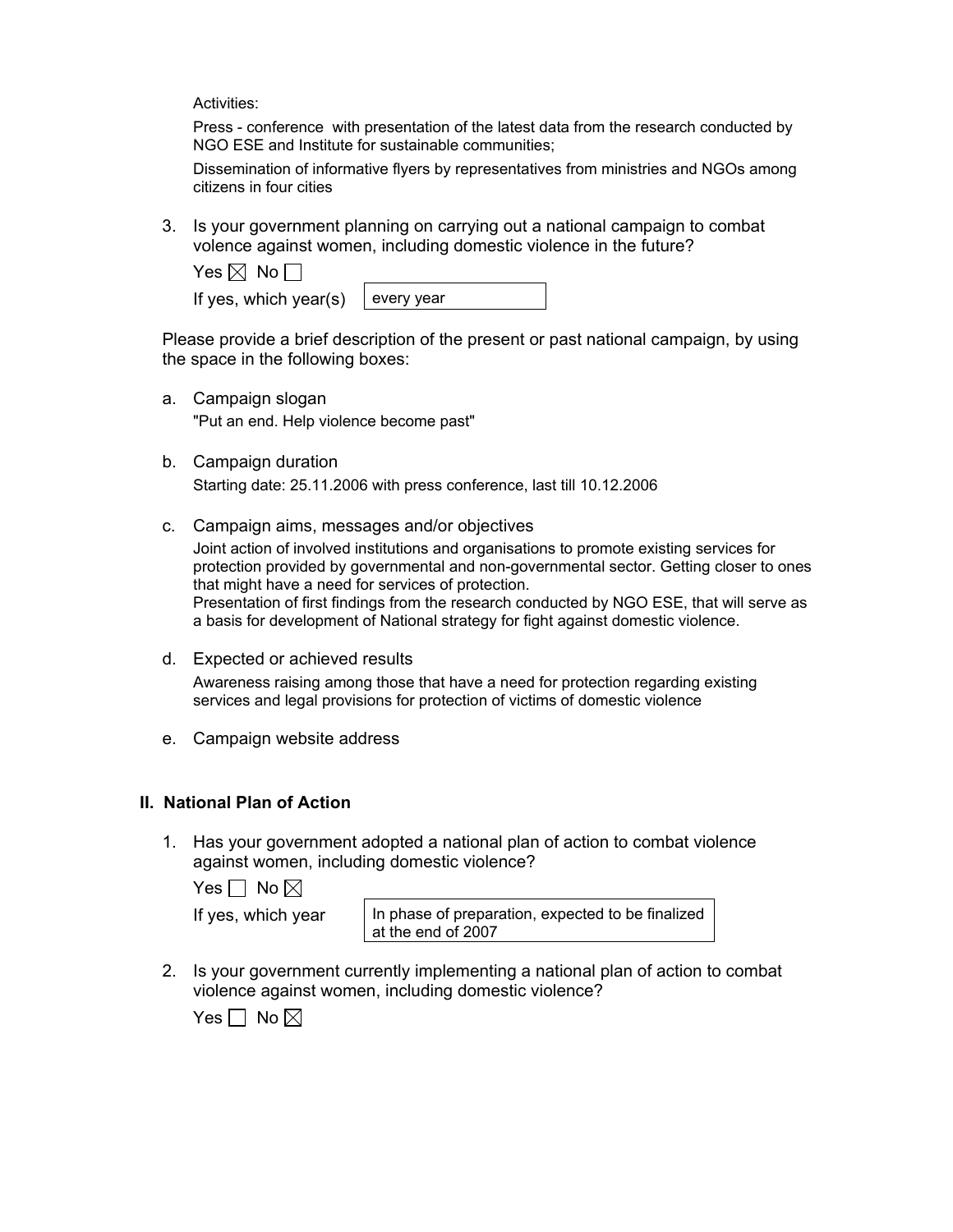3. Has your government implemented a national plan of action to combat violence against women, including domestic violence in the past?

| $Yes \Box No$         |  |
|-----------------------|--|
| If yes, which year(s) |  |

4. Is your government planning on implementing a national plan or action to combat violence against women, including domestic violence in the future?

| Yes $\boxtimes$ No $\Box$ |                                                                                             |
|---------------------------|---------------------------------------------------------------------------------------------|
| If yes, which year(s)     | Each year after adoption of the National strategy<br>national action plans will be prepared |

Please provide a brief description of the national plan of action, by using the space in the following boxes:

- a. Aims, activities and expected or achieved results of the national plan of action The first phase of the preparation of the national strategy enhanced research that provides basis for planning activities for National strategy. First findings shown that every second women in Republic of Macedonia is a victim of psychological violence that is manifested through interrogations by husbands where and with whom she has been; insulting and making her feel bad; frightening; preventing her of work outside home. Secondly, physical violence is more often reported in 18,6%. Dominant manifestations of sexual violence in 10,6% are unwilling and humiliating sexual intercourse. Although 56,9% of victims find domestic violence a criminal act, still there is low level of reported cases at police stations, centers for social work and NGOs.
- b. Duration of the national plan of action The first one will cover period of 3 years
- c. National Plan of Action website address

## **III. National Task Force/inter-agency working group to combat violence against women, including domestic violence**

- a. Has your government set up a national Task Force or inter-agency working group to combat violence against women, including domestic violence?
	- Yes  $\boxtimes$  No  $\Box$
- b. If yes, please provide a brief description of this body, including its composition, mandate, duration and expected results

It is an inter sectorial working group primarily established to work on development of protocols on procedures for protection of the victims in four areas: social; police; health and NGO sector. This group expanded with representatives from Centers for social work and courts continued to work within the project for Unification and standardisation of system for protection of victims. Recently on initiative of UN agencies present in Macedonia Steering committee comprised of representatives from UN; governmental and non-governmental bodies has been established with aim to provide relevant information on actual situation regarding system for protection of gender violence including domestic violence.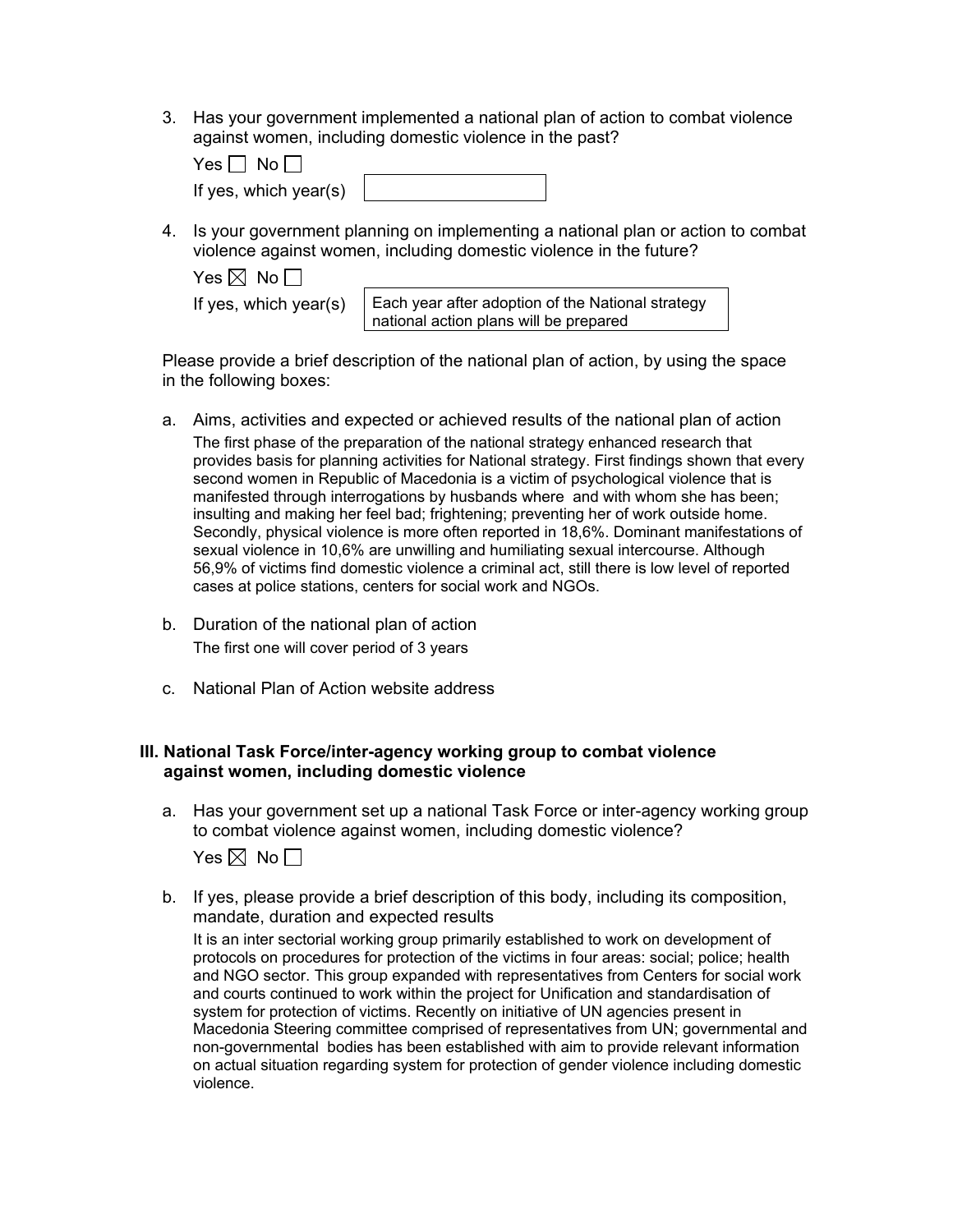## **IV. Additional information on national action to combat violence against women**

## **POLICY FRAMEWORK OF THE MINISTRY OF LABOR AND SOCIAL POLICY ACTIONS AGAINST DOMESTIC VIOLENCE**

#### **Legal and policy measures:**

The domestic violence in R.Macedonia is regulated by law since 2004, with the adopted amendments within the Criminal code and Family law.

The process of implementation of the national legislation has shown lack of implementation of the relevant provisions so far.

In that regard there are already several steps taken by the Ministry of Labor and Social Policy in partnership with two NGOs and in cooperation with other relevant ministries:

2005: Process of preparation of protocols for dealing with cases of domestic violence (by each relevant institution) as such, is a concrete step directed toward simplification of the provisions introduced in our legislation in 2004 and establishment of coordinative approach toward the problem or referral system of protection.

The prepared protocols are now in the phase of internal adoption within the relevant ministries. It's of a great importance for the whole system of protection, that these protocols will have obligatory character.

2006 - end of 2007: The second phase of this process comprehends further unification of civil and criminal justice system enhanced within the UNIFEM project "Establishing unified and positive practices in combating domestic violence in Macedonia"

2007 - In cooperation with NGO ESE, Ministry of Labor and Social Policy will prepare the National Strategy for Protection of Victims of Domestic Violence

#### **Support and protection for victims:**

2004: Within the Centers for Social Work (implementation institutions under the Ministry of Labor and Social Policy), special departments for protection of victims of domestic violence were formed<br>- 2004 - 2005:

Network of 6 state shelters for protection of victims of domestic violence in different cities all around the country was created.

2005: Ministry of Labor and Social Policy in partnership with relevant women NGO experienced in providing services for victims established National SOS - help line that operates 24 hours.

November 2004 to May 2005 two cycles of integrated trainings " Working with victims of domestic violence in a local community" for participants from different sectors were performed. Total of 86 social welfare, primary health care, police, judiciary and NGO professionals were trained. (Trainings provided by Ministry of Labor and Social Policy with technical support from UNICEF Office -Skopje)

May/June 2006: Two training seminars for professional staff from 30 Centers for Social Work were organized by Ministry of Labor and Social Policy in cooperation with women NGO ESE.

December, 2006: Training of Trainers : "Work with victims of domestic violence within community" organized by Ministry of Labor and Social Policy with technical support from UNICEF Office -Skopje, 14 professionals from different sectors trained for further dissemination of training on local level

#### **Data collection:**

**-** During the year 2005 were realized: 834 various interventions (psychosocial; legal advices; counselling work; referrals to other institutions) with victims of domestic violence; 55 victims were sheltered; 21 initiations of the temporary measures of protection; 11 civil restraining orders were issued. Average of calls on National help line is about 130 calls monthly.